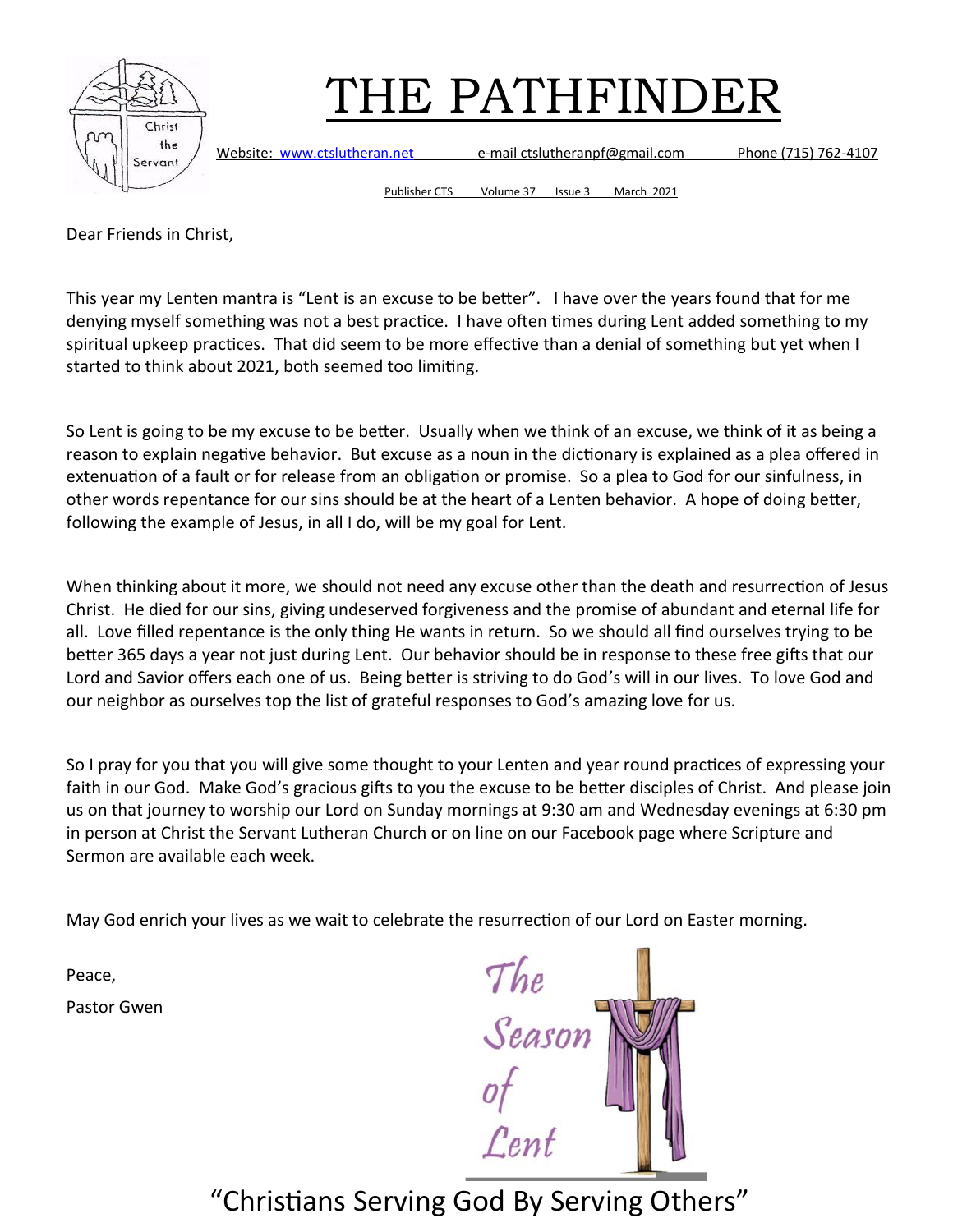| Christ<br>the<br>Servant |
|--------------------------|

Website: [www.ctslutheran.net](http://www.ctslutheran.net/) e-mail ctslutheranpf@gmail.com Phone (715) 762-4107

Publisher CTS Volume 37 Issue 3 March 2021

#### **Office Hours for Pastor - March 2021**

| March 2nd  | 2:00-5:00 pm  |
|------------|---------------|
| March 4th  | 9:00-12:00 pm |
| March 9th  | 2:00-5:00 pm  |
| March 11th | 9:00-12:00 pm |
| March 16th | 2:00-5:00 pm  |
| March 18th | 9:00-12:00 pm |
| March 23rd | 2:00-5:00 pm  |
| March 25th | 9:00-12:00 pm |
| March 30th | 2:00-5:00 pm  |
|            |               |

### **Men's Group**

| March 3rd  | 5:00-6:00 pm |
|------------|--------------|
| March 10th | 5:00-6:00 pm |
| March 24th | 5:00-6:00 pm |

### **Bible Study**

**Sunday following Worship**

March 7th March 14th March 21st

| <b>Women's Quilting Group-Thursday</b> |  |
|----------------------------------------|--|
|----------------------------------------|--|

March 4th 9:30 am March 11th 9:30 am March 18th 9:30 am March 25th 9:30 am

#### **Sunday Tuesday School**

March 2nd

March 16th

March 30th

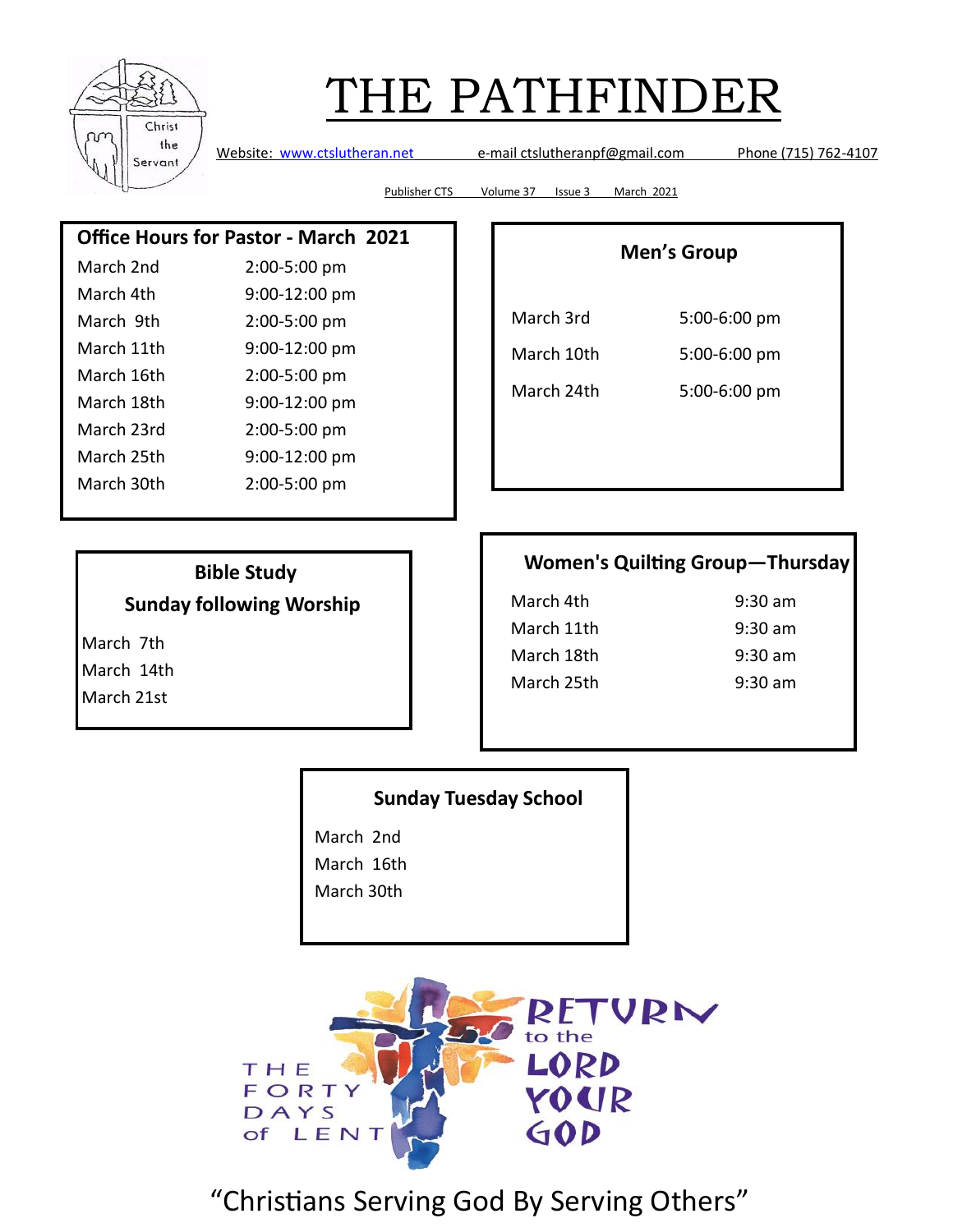

Website: [www.ctslutheran.net](http://www.ctslutheran.net/) e-mail ctslutheranpf@gmail.com Phone (715) 762-4107

Publisher CTS Volume 37 Issue 3 March 2021



### **March Bible Readings**

#### **March 7th, 2021 Third Sunday of Lent**

First Lesson Exodus 20:1-17 Psalm 19 Second Lesson 1 Corinthians 18-25 Gospel Lesson John 2:13-22

#### **March 14, 2021 Fourth Sunday of Lent**

First Lesson Numbers 21:4-9 Psalm 107:1-3, 17-22 Second Lesson Ephesians 2:1-10 Gospel Lesson John 3:14-21

#### **March 21, 2021 Fifth Sunday of Lent**

First Lesson Jeremiah 31:31-34 Psalm 51:1-12 Second Lesson Hebrews 5:5-10 Gospel Lesson John 12:20-33

#### **March 28, 2021 Sunday of the Passion - Palm Sunday**

First Lesson Isaiah 50:4-9a Psalm 31: 9-16 Second Lesson Philippians 2:5-11 Gospel Lesson Mark 14:1—15:47

**Therefore confess your sins to one another, and pray for one another, that you may be healed… James 5:16.**

Please remember these people and requests in your prayers.

**Health/ Concerns**: Dale, Margaret, Tom, Mary, Angie, Steve, Gerry, Gail, Renee, Jean, Frank, Ken, Sheila, and Pete.

**Military** - Anton, Allesa Marrie and Natalie.

CTS Church Council, Men's Group, WELCA, Quilting Ministry, Adult Bible Studies, CTS Youth, AIDS orphans in Malawi, Hunger and poverty in the world, and those struggling with the Coronavirus.

**\*\*\*\*\*\*\*\*\*\***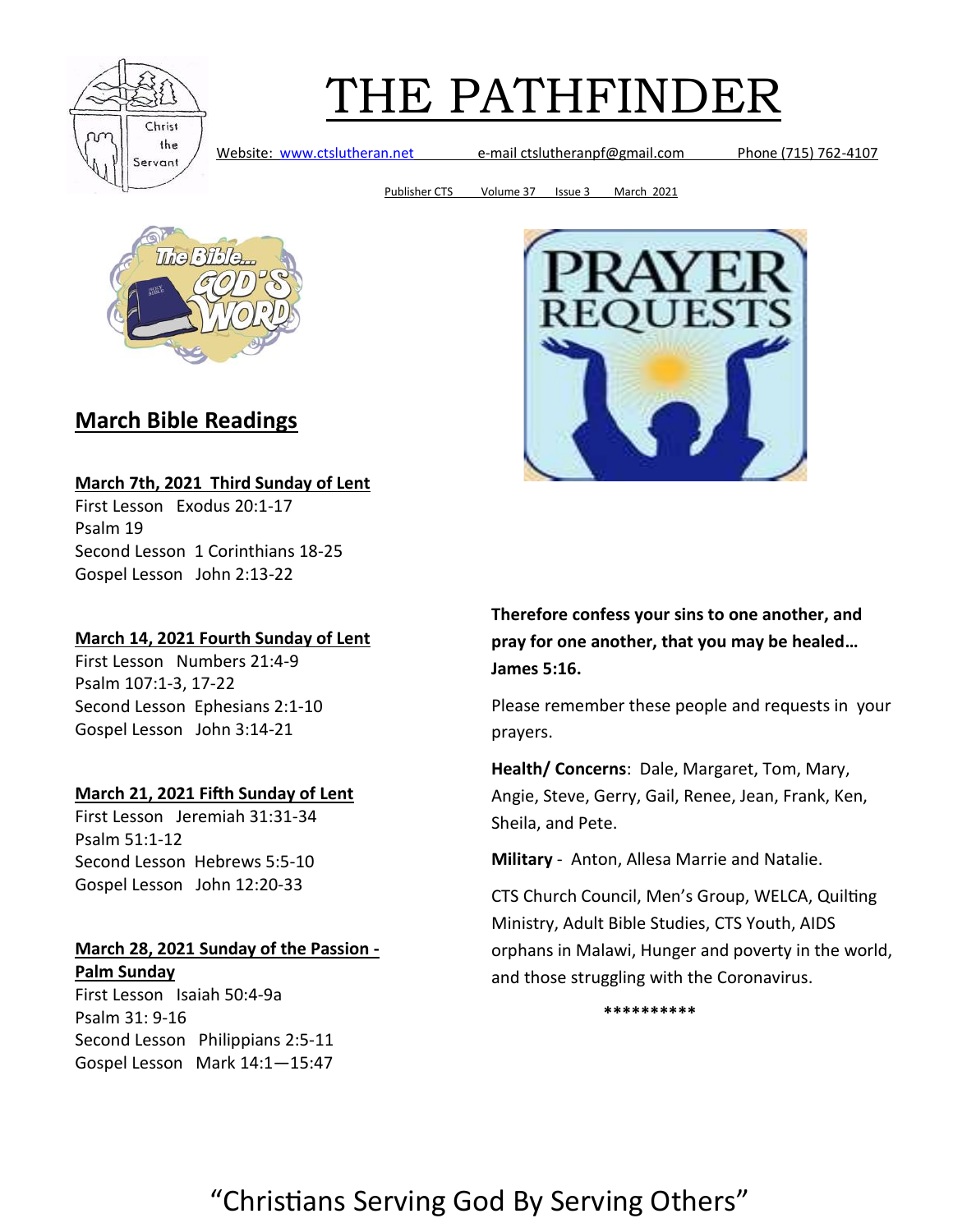

Website: [www.ctslutheran.net](http://www.ctslutheran.net/) e-mail ctslutheranpf@gmail.com Phone (715) 762-4107

Publisher CTS Volume 37 Issue 3 March 2021

## Important Information

Men's group meets on Wednesday evenings from 5:00-6:00 p.m. All men are welcome to join in. You can call Mike Roberts for more information.

Bible study. Bible study continues on Sunday mornings after worship. We are currently doing a study written by Max Lucado called Unshakeable Hope. See Pastor Gwen for more information or come join in at 10:45 a.m. Sunday mornings.

At the suggestion of our Return to Worship Safety Team, masks are still required when in our building. Social distancing of 6 feet should also be observed as well. Masks, hand sanitizer and disinfecting wipes are available throughout the building.

Lenten Worship continues on Wednesdays in March at 6:30 p.m. Mark Donner will leading us in using Marty Haugen's "Holden Evening Prayer" as our order of worship. Due to Covid-19 we will not be having our traditional soup supper prior to our worship together.

Also, please mark your calendars:

- Maundy Thursday April 1st 6:30 pm Holy Communion
- Good Friday April 2nd 6:30 pm Tennabrae
- Easter Sunday April  $4^{\text{th}}$  9:30 am Celebrate the resurrection with Holy Communion

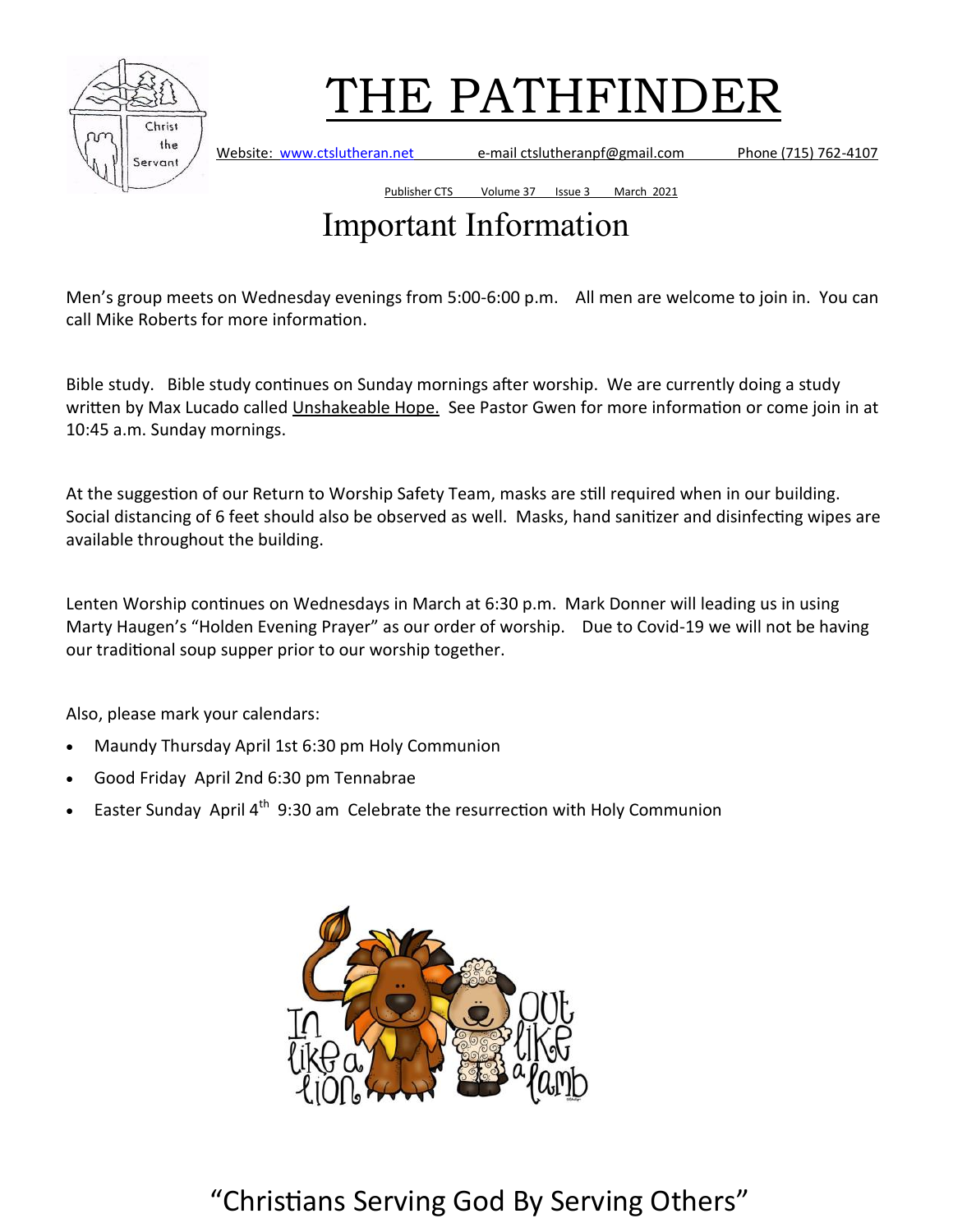

Website: [www.ctslutheran.net](http://www.ctslutheran.net/) e-mail ctslutheranpf@gmail.com Phone (715) 762-4107

Publisher CTS Volume 37 Issue 3 March 2021

### **Worship Volunteer Schedule March 2021—Easter Sunday**

| <b>Date</b>                                  | <b>Assisting Minister</b> | <b>Altar</b><br>Guild | Greeter/Usher             |
|----------------------------------------------|---------------------------|-----------------------|---------------------------|
| <b>March 3rd</b><br><b>Wednesday Evening</b> | XXXXXXXXXXXXXXX           | XXXXXXXXXXXXXXX       |                           |
| March 7th                                    |                           | Ann Wojcieszak        | Chuck and Barb Schindhelm |
| March 10th<br><b>Wednesday Evening</b>       | XXXXXXXXXXXXXXXX          | XXXXXXXXXXXXXXX       |                           |
| March 14th                                   | Mary Rusch                |                       | Ann Wojcieszak            |
| March 21st                                   | Chuck Schindhelm          | Margaret McCulloch    | David Shaw & Mary Rusch   |
| March 24th<br><b>Wednesday Evening</b>       | XXXXXXXXXXXXXXX           | XXXXXXXXXXXXXXX       |                           |
| March 28 <sup>th</sup><br><b>Palm Sunday</b> | Liz Carpenter             | Jill Nelson           | David Shaw & Mary Rusch   |
| <b>April 1st</b><br><b>Maundy Thursday</b>   |                           |                       |                           |
| <b>April 2nd</b><br><b>Good Friday</b>       |                           | XXXXXXXXXXXXXXX       |                           |
| April 4th<br><b>Easter Sunday</b>            |                           |                       |                           |